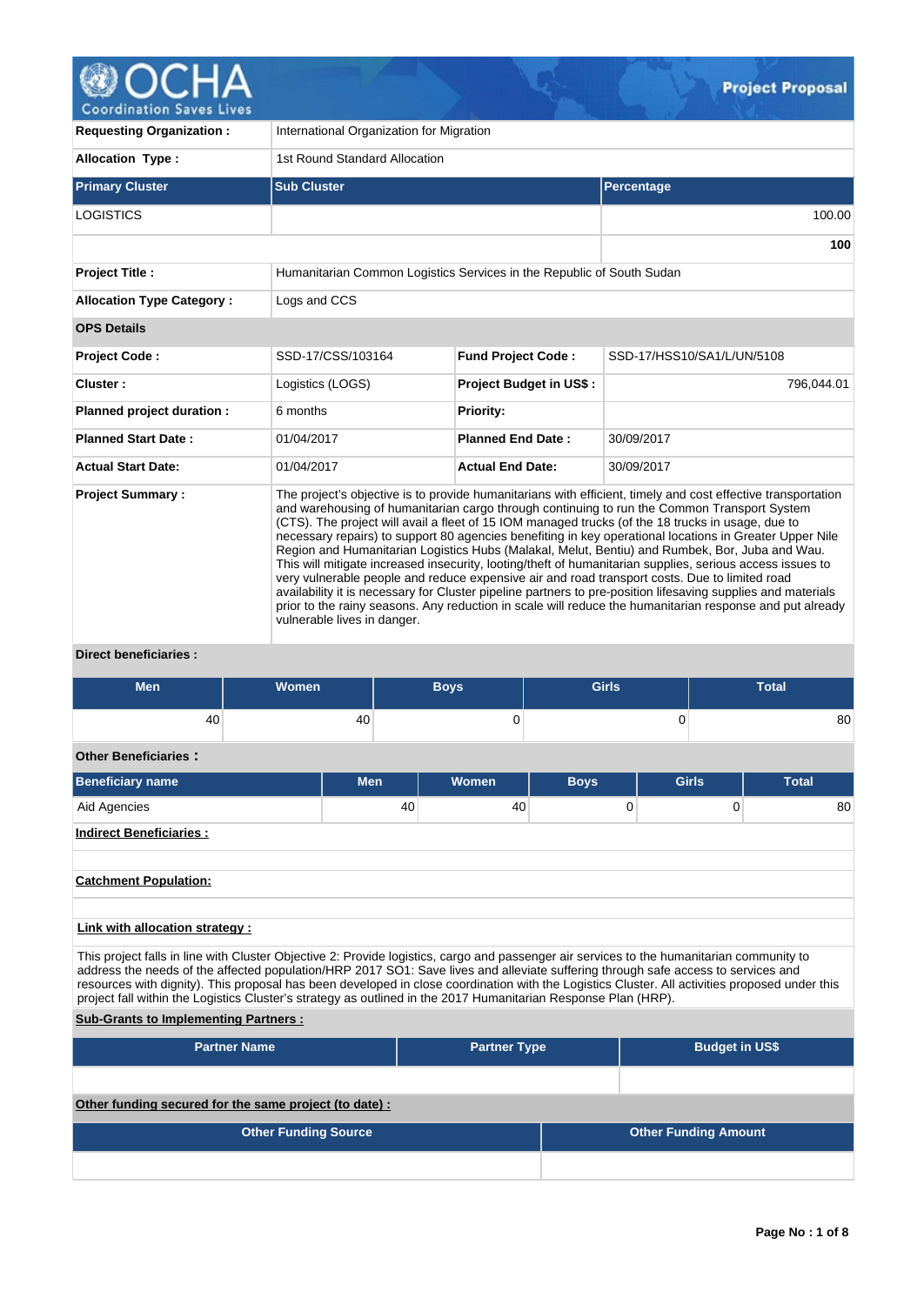# **Organization focal point :**

| <b>Name</b>     | <b>Title</b>                   | Email             | <b>Phone</b>     |
|-----------------|--------------------------------|-------------------|------------------|
| Anders Haugland | Logistics Officer              | AHaugland@iom.int | +211 912 379 600 |
| Claire Lyster   | Program Support<br>Coordinator | Clyster@iom.int   | +211928067356    |

# **BACKGROUND**

# **1. Humanitarian context analysis**

Roughly the size of France, at over 600,000 square kilometers, South Sudan has less than 100 kilometers of paved road and one of the least developed road networks in the on the planet. Seasonal precipitation turns much of the country to swamps and approximately 60 per cent of all roads are inaccessible during the seven-month wet period. In addition, insecurity and widespread incidents of armed conflict make the delivery of humanitarian aid a costly and difficult exercise. Insecurity regularly restricts the ability of aid organizations to reach communities in need of life saving assistance. Relief organizations often rely on expensive air assets for delivering lifesaving assistance. The deterioration of the economy and general insecurity challenge humanitarian agencies to securely store warehouse humanitarian supplies. In the beginning of the crisis in 2014, widespread looting of supplies was reported nationwide; this has continued into 2016 with reports of significant looting and theft from June 2016 onwards. Over 2016 and early 2017, the conflict spread to new locations, including the Greater Equatoria region and Western Bahr el Ghazal. A major battle in the capital Juba occurred in July 2016, and 2017 has seen increasing instability in Equatorias – affecting transport routes. With increasing needs in new conflict sites such as Wau and in the Equatorias, there will be a focus on responding in new locations and as such the Juba dispatch hub will require additional support through this project. Though the crisis in South Sudan has taken on a protracted nature, humanitarians continue to have supplies taken from agency warehouses and offices. In many locations, commercial storage options are not available and ongoing insecurities further limit options for humanitarian partners to set up storage facilities.

### **2. Needs assessment**

The HRP identified 7.5 million people in need of humanitarian assistance and protection across the country. Needs and recommendations for assistance to the humanitarian community have identified by the Clusters and partners in the HRP, with the Logistics Cluster targeting 32 organisations – this CTS project targets 80 Humanitarian/UN Agencies. With increasing numbers of IDPs, CTS needs to mobilize to increase activities in line with the increasing desperately needs seen, especially in key operational locations in Greater Upper Nile Region and Humanitarian Logistics Hubs (Malakal, Melut, Bentiu) and Rumbek, Bor, Juba and Wau. Due to limited road availability it is necessary for Cluster pipeline partners to pre-position lifesaving supplies and materials prior to the rainy seasons when populations are cut off. Agencies with stretched resources need common services that maximise efficiency, in the uniquely challenging and costly operational environment. The CTS is a critical link in the humanitarian supply chain for partners and the humanitarian community, as it enables products that come in from the regional and international to move quickly through to partners working the deep field. It has become necessary for supplies to be stored within warehouses, in order to guarantee the security of supplies and assets. It is crucial that bases are equipped as staging posts for supplies, with proper cargo handling, to quickly deal with the volume of humanitarian supplies that will be arriving, and distribute for partners. Humanitarian convoys and utilising the existing networks of supply bases is the most cost-effective, streamlined process to move supplies to the critical locations.

### **3. Description Of Beneficiaries**

80 UN Agencies/International and National NGOs in The Republic of South Sudan, in line with Cluster Specific objectives. Through the Logistics Cluster, IOM will enable humanitarian actors to deliver their programmes to the affected population by providing timely information, coordination, and logistics services.

### **4. Grant Request Justification**

IOM is requesting funds from the SSHH round one 2017 allocation to continue to support the humanitarian community and their beneficiaries. This will guarantee the full-time availability of 15 trucks that will meet the cargo movement capacity necessary for the transportation of relief items to various NGOs and humanitarian agencies serving the critical areas in South Sudan. Effective logistics/Supply Chain Management is the backbone of any humanitarian response operation in Upper Nile Region. 80 Agencies representing all relevant clusters are dependent on the CTS for transport, airport/river port clearing, loader management, warehousing. Any reduction in scale will reduce the humanitarian response and put already vulnerable lives in danger. Based on prior experience and success IOM is best placed to successfully deliver this project. In response to the logistics challenges faced in critical areas in South Sudan, IOM (in collaboration with the Logistics Cluster) is capable of providing reliable and readily-available assets to transport humanitarian supplies intended to provide relief to affected populations who find themselves in emergency situations. The logistical capacity of IOM in Malakal, Upper Nile, offers a high level of common warehouse management coupled with a massive storage capacity in order to secure the storage of humanitarian items for the humanitarian actors in the area. IOM operates heavy duty earth machinery in Malakal that will be deployed to construct and elevate the logistical warehouse base. For the last four years, the CTS project has significantly progressed from delivering 2,000 MT of humanitarian cargo in 2011, to the current target of reaching 20,000 MTs by the end of 2016. One of the significant advantages of the CTS project is its flexibility to be able to switch trucks from place to place in order to avoid the rupture of the chain of transport and continue to deliver even in volatile areas.

#### The project will:

Maintain sufficient staffing and office facilities to provide adequate Logistics support to partners and counterparts; and Maintain capacity to negotiate with Government, loaders Union and contractors in terms of load/offload fees/modalities, airport/river port fees/modalities.

### **5. Complementarity**

Continuing Logistics Cluster (LC)/CTS support to the various clusters in the Greater Upper Nile region (including WASH, Food Security and Livelihoods and Shelter-Non Food Items) will enhance collaboration and promote synergies. The CTS is an essential enabler to the rapid delivery of Humanitarian relief supplies by providing necessary services linking the Humanitarian supply chain. Linking in to the Logistics Cluster, alongside other Cluster core pipelines, the CTS provides delivery from warehousing to aircraft for consolidated cargo. This enables partners to make onwards distributions to those people in very hard-to-access areas. South Sudan Humanitarian Fund (SSHF) funding in 2017 will be complementary to previous funding as it will strengthen the provision of humanitarian supplies and storage options.

# **LOGICAL FRAMEWORK**

**Overall project objective**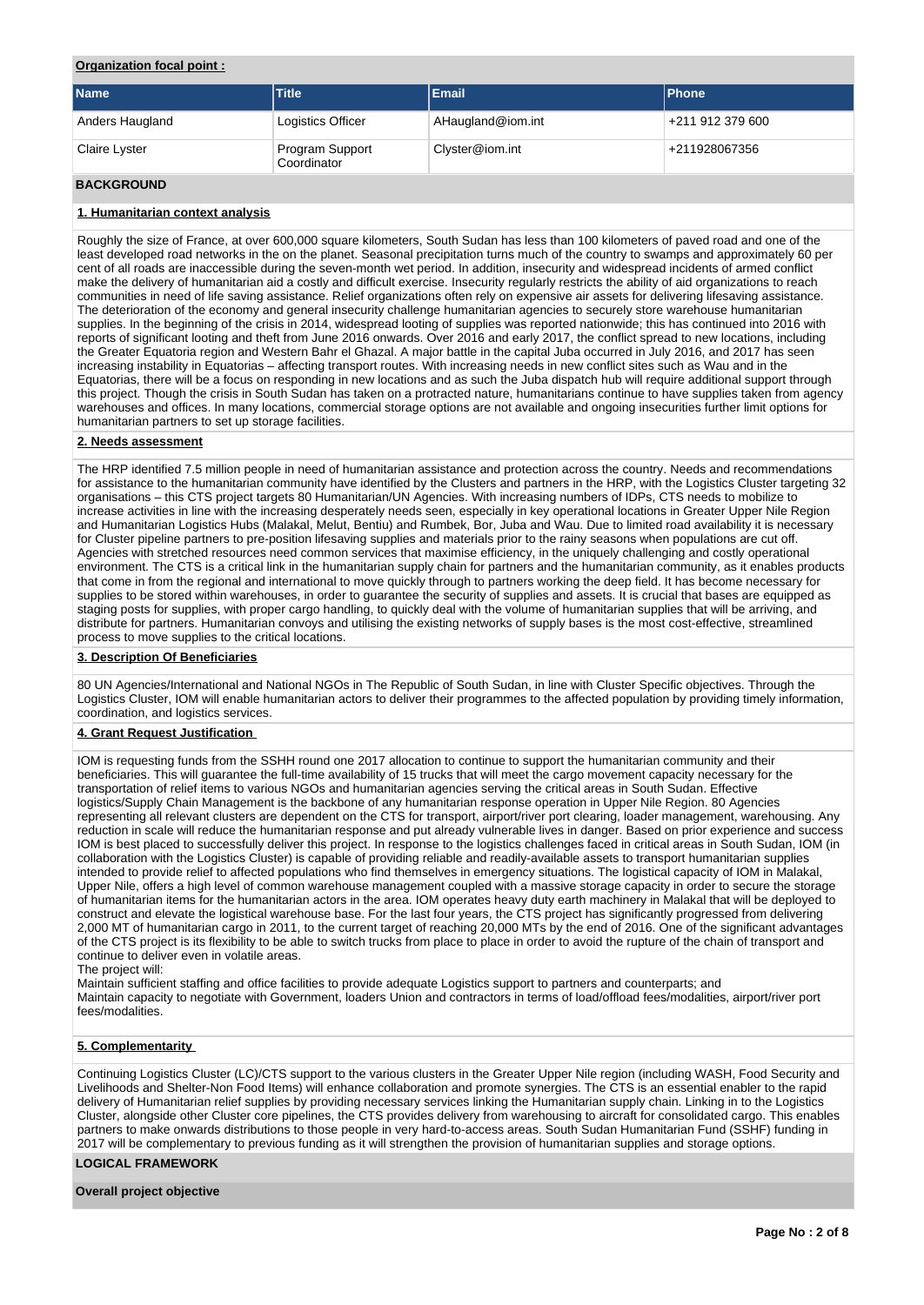To provide efficient and cost effective transportation to humanitarian actors, enabling the timely delivery of relief items to key priority locations.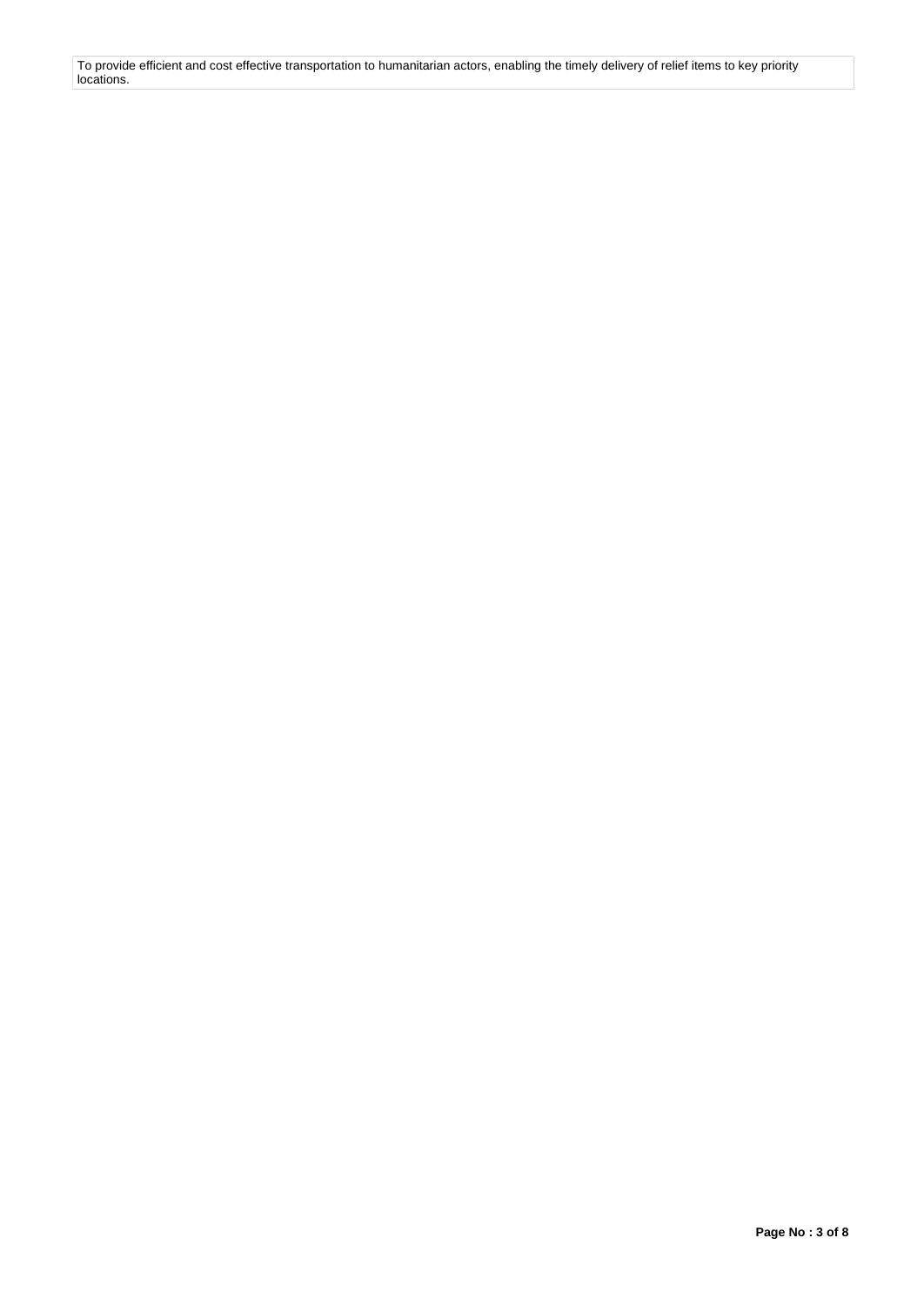| <b>LOGISTICS</b>                                                                                                                         |                                                                                                                                                                                                                                                                                                                                                                                                                                                                                                                                                                                                                                                                                                                                                                                                                                                                                 |                                 |  |  |  |  |  |  |  |
|------------------------------------------------------------------------------------------------------------------------------------------|---------------------------------------------------------------------------------------------------------------------------------------------------------------------------------------------------------------------------------------------------------------------------------------------------------------------------------------------------------------------------------------------------------------------------------------------------------------------------------------------------------------------------------------------------------------------------------------------------------------------------------------------------------------------------------------------------------------------------------------------------------------------------------------------------------------------------------------------------------------------------------|---------------------------------|--|--|--|--|--|--|--|
| <b>Cluster objectives</b>                                                                                                                | <b>Strategic Response Plan (SRP) objectives</b>                                                                                                                                                                                                                                                                                                                                                                                                                                                                                                                                                                                                                                                                                                                                                                                                                                 | <b>Percentage of activities</b> |  |  |  |  |  |  |  |
| Provide logistics, cargo and passenger air<br>services to the humanitarian community to<br>address the needs of the affected population. | SO1: Save lives and alleviate the suffering of<br>those most in need of assistance and<br>protection                                                                                                                                                                                                                                                                                                                                                                                                                                                                                                                                                                                                                                                                                                                                                                            | 100                             |  |  |  |  |  |  |  |
|                                                                                                                                          | <b>Contribution to Cluster/Sector Objectives:</b> This project falls in line with the SSHF strategic objective of supporting at-risk communities to<br>sustain their capacity to cope with significant threats by enabling effective logistics to assist 80 NGOs in South Sudan in delivering<br>emergency materials and products to where they are most needed in South Sudan. This project falls in line with Cluster Objectives, which<br>are to provide logistics, cargo, and passenger air services to the humanitarian community to address the needs of the affected population.<br>Cluster Objective 2: CO2: Provide logistics, cargo and passenger air services to the humanitarian community to address the needs of the<br>offected non-letian (LIDD 9047 CO4) Cove lives and allowinte outfering through acts access to convicte and resources with dignituly. This |                                 |  |  |  |  |  |  |  |

affected population/HRP 2017 SO1: Save lives and alleviate suffering through safe access to services and resources with dignity). This proposal has been developed in close coordination with the Logistics cluster. All activities proposed under this project fall within the Logistics Cluster's strategy as outlined in the 2017 Humanitarian Response Plan (HRP). IOM will coordinate closely with UNMISS to ensure that force protection is provided, where necessary, particularly during pick up of humanitarian items from the airport for transport to the common warehouses.

## **Outcome 1**

CTS trucks are operated by IOM and prepositioned in critical areas designated by the Logistics Cluster to transport humanitarian cargo for the humanitarian community

# **Output 1.1**

# **Description**

Humanitarian Cargo is transported to cluster identified key states of South Sudan (measured in Metric Tons)

## **Assumptions & Risks**

Assuming ability to transport across the land. Assuming good weather conditions and security that allows movements. Risks are insecurity and safety being compromised and-/or incapacitated due to conflict, confiscation of assets, civil unrest (warehouse looting).

# **Indicators**

|                                                                                                                                                             |                |                                                                                             |            | End cycle beneficiaries |                   |  | End<br>cycle  |  |  |  |
|-------------------------------------------------------------------------------------------------------------------------------------------------------------|----------------|---------------------------------------------------------------------------------------------|------------|-------------------------|-------------------|--|---------------|--|--|--|
| Code                                                                                                                                                        | <b>Cluster</b> | <b>Indicator</b>                                                                            | <b>Men</b> | <b>Women</b>            | <b>Boys Girls</b> |  | <b>Target</b> |  |  |  |
| Indicator 1.1.1                                                                                                                                             | LOGISTICS      | Number of humanitarian organizations assisted                                               |            |                         |                   |  | 80            |  |  |  |
| Means of Verification: Databases (Fleet Management, Hub Management, Financial records), requests, minutes, stock reports, Tracking<br>sheets, Packing Lists |                |                                                                                             |            |                         |                   |  |               |  |  |  |
| Indicator 1.1.2                                                                                                                                             | LOGISTICS      | Number of Metric Tons of Humanitarian Cargo<br>transported using the CTS fleet in the hubs. |            |                         |                   |  | 8.500         |  |  |  |
| Means of Verification: Databases (Fleet Management, Hub Management, Financial records), requests, minutes, stock reports, Tracking<br>sheets, Packing Lists |                |                                                                                             |            |                         |                   |  |               |  |  |  |
| <b>Activities</b>                                                                                                                                           |                |                                                                                             |            |                         |                   |  |               |  |  |  |

# **Activity 1.1.1**

Avail a fleet of 15 IOM managed CTS trucks to provide timely overland transport of humanitarian cargo, including air cargo handling.

# **Activity 1.1.2**

Full Common Warehouse Management in Malakal and Bentiu, and other priority locations for INGOs and UN agency cargo and supplies

# **Activity 1.1.3**

# Regular use of Fleet Management System

## **Additional Targets :**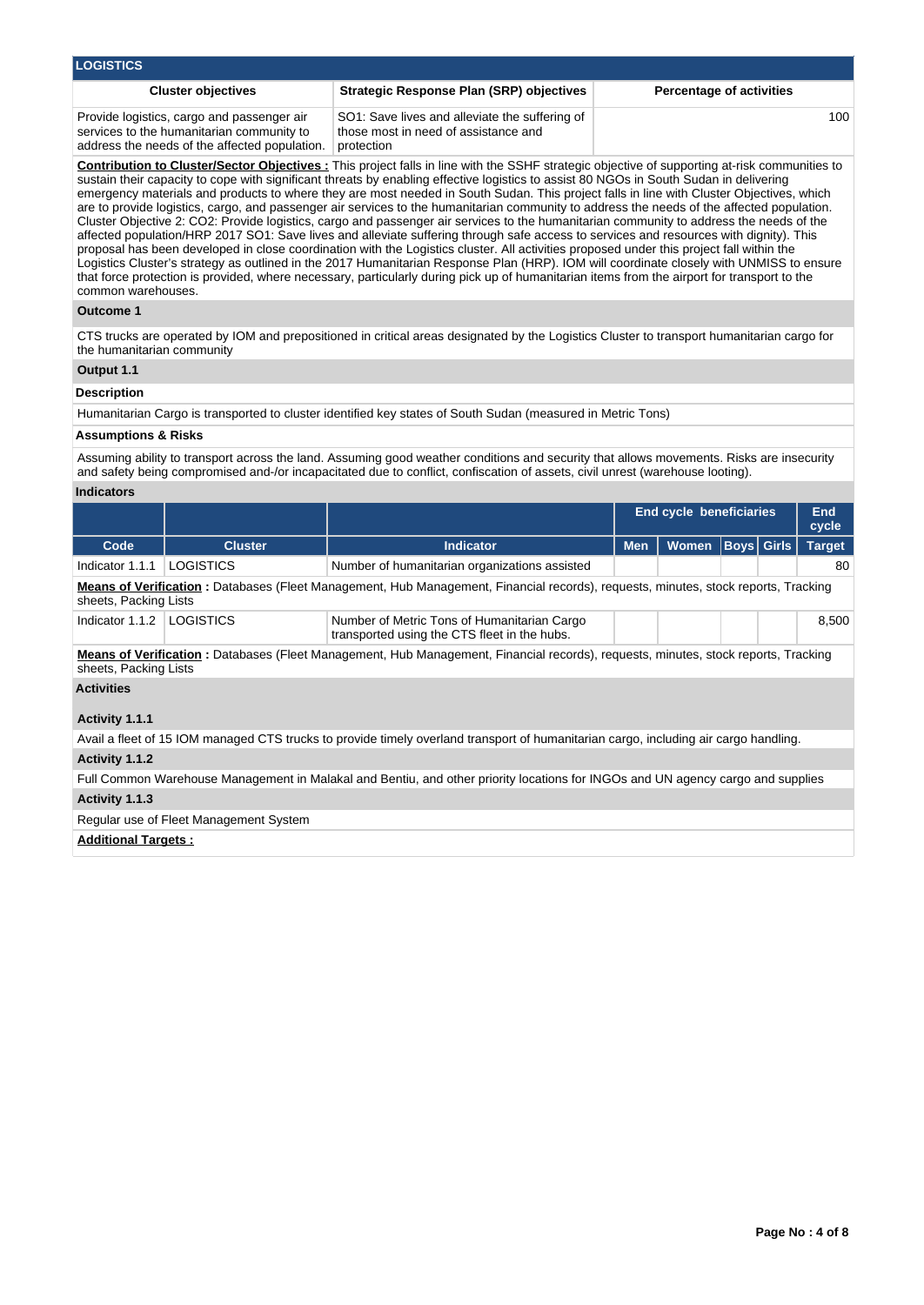# **Monitoring & Reporting plan**

IOM's M&E Framework is concerned with maintaining and strengthening operational standards so that accountability and efficiency are reflected in all activities and projects. IOM projects have a network of accountability coordinated through the Program Managers, who is responsible for facilitating the following processes: Constant feedback between field locations and the Juba main office; Identifying issues and solving problems in project implementation and design; Monitoring project efficiency, reach, and accessibility for beneficiaries; and evaluating projects targets and achievements. CTS field staff and the Program Manager meet regularly to discuss operational activities, security and logistics information and ensure efficient information sharing about the project results and activities, meaning accurate programme information is relayed effectively to donors, Cluster leads and other stakeholders. Regular project reporting occurs to the Cluster, and the Program Manager is current improving the dashboard used to report data to enable better understanding of stocks moved.

### **Workplan**

| <b>Activitydescription</b>                                                                                                                              | Year |  |   |              |          |     |                 | 4 5 6 7 8 9 10 11 12 |  |  |
|---------------------------------------------------------------------------------------------------------------------------------------------------------|------|--|---|--------------|----------|-----|-----------------|----------------------|--|--|
| Activity 1.1.1: Avail a fleet of 15 IOM managed CTS trucks to provide timely<br>overland transport of humanitarian cargo, including air cargo handling. | 2017 |  | x | ΙX           | X.       | IX. | $X$ $X$         |                      |  |  |
| Activity 1.1.2: Full Common Warehouse Management in Malakal and Bentiu, and<br>other priority locations for INGOs and UN agency cargo and supplies      | 2017 |  |   | X            | $\times$ |     | $X$ $X$ $X$     |                      |  |  |
| Activity 1.1.3: Regular use of Fleet Management System                                                                                                  | 2017 |  |   | $\mathsf{X}$ |          |     | $X$ $X$ $X$ $X$ |                      |  |  |

## **OTHER INFO**

### **Accountability to Affected Populations**

In line with Cluster strategies, IOM will maintain its commitment to engaging with affected communities at all phases of the program cycle. The CTS project works directly with organisations that will directly implement their own projects but will also be working within the directions of accountability to affected populations with their respective clusters. IOM's M&E framework ensures that each project implemented is carried out effectively and continually reviewed in line with community needs and humanitarian frameworks.

#### **Implementation Plan**

All components of this project will be carried out by IOM staff through IOM procedures. Successful implementation in terms of management, coordination, and finance will be overseen by an experienced project manager. Project finances will be coordinated by the project manager and overseen by IOM's resource management unit. Financial oversight will be monitored at regional level also to ensure that accountability and effective use of resources, in line with project contracts, is maintained. Project coordination will be overseen by the Project Manager, in partnership with IOM South Sudan's Programme Support Unit. The programme support unit assist with project administration, technical oversight, and project M+E. Reporting lines and distribution of labor will be overseen by the resource management unit, and the project manager will be charged with direct supervision.

To maximize efficiency, this project will be carried out in consultation with the South Sudan Cluster. This will ensure solid impact, avoid duplication, and promote sustainability where possible.

## **Coordination with other Organizations in project area**

| Name of the organization                                                                                                                                                                                                                                                                                                                                                                                                                                                                                                                                                                                                                                                                                                       | Areas/activities of collaboration and rationale |  |  |  |  |  |  |  |  |
|--------------------------------------------------------------------------------------------------------------------------------------------------------------------------------------------------------------------------------------------------------------------------------------------------------------------------------------------------------------------------------------------------------------------------------------------------------------------------------------------------------------------------------------------------------------------------------------------------------------------------------------------------------------------------------------------------------------------------------|-------------------------------------------------|--|--|--|--|--|--|--|--|
| Logistics Cluster                                                                                                                                                                                                                                                                                                                                                                                                                                                                                                                                                                                                                                                                                                              | Coordination of the CTS trucks and access       |  |  |  |  |  |  |  |  |
| Humanitarian agencies, NGOs and INGOs                                                                                                                                                                                                                                                                                                                                                                                                                                                                                                                                                                                                                                                                                          | Fulfilling requests and coordinating for access |  |  |  |  |  |  |  |  |
| <b>Environment Marker Of The Project</b>                                                                                                                                                                                                                                                                                                                                                                                                                                                                                                                                                                                                                                                                                       |                                                 |  |  |  |  |  |  |  |  |
| N/S: Not specified                                                                                                                                                                                                                                                                                                                                                                                                                                                                                                                                                                                                                                                                                                             |                                                 |  |  |  |  |  |  |  |  |
| <b>Gender Marker Of The Project</b>                                                                                                                                                                                                                                                                                                                                                                                                                                                                                                                                                                                                                                                                                            |                                                 |  |  |  |  |  |  |  |  |
| 4-Not applicable - Only used for very small number of projects, such as "support services"                                                                                                                                                                                                                                                                                                                                                                                                                                                                                                                                                                                                                                     |                                                 |  |  |  |  |  |  |  |  |
| <b>Justify Chosen Gender Marker Code</b>                                                                                                                                                                                                                                                                                                                                                                                                                                                                                                                                                                                                                                                                                       |                                                 |  |  |  |  |  |  |  |  |
| N/A                                                                                                                                                                                                                                                                                                                                                                                                                                                                                                                                                                                                                                                                                                                            |                                                 |  |  |  |  |  |  |  |  |
| <b>Protection Mainstreaming</b>                                                                                                                                                                                                                                                                                                                                                                                                                                                                                                                                                                                                                                                                                                |                                                 |  |  |  |  |  |  |  |  |
| This project is a common transport services project. Protection mainstreaming will already be taken into account by organizations making<br>use of the service for their own interventions or projects. The safety and dignity of beneficiaries and the Do No Harm principles will be<br>anticipated by the agencies who have direct association with beneficiaries. This project enables equal and impartial access to assistance<br>and services and the targeting of vulnerable groups and people with specific needs. This is achieved through the Cluster who direct where<br>materials goods are sent. This is achieved with the coordination of humanitarian agencies and organizations that operate in key areas. This |                                                 |  |  |  |  |  |  |  |  |

project will service beneficiaries through agencies and humanitarian organizations who have already assessed and planned the needs. Self-

protection capacities are organized by the requesting agencies or humanitarian organizations.

**Country Specific Information**

### **Safety and Security**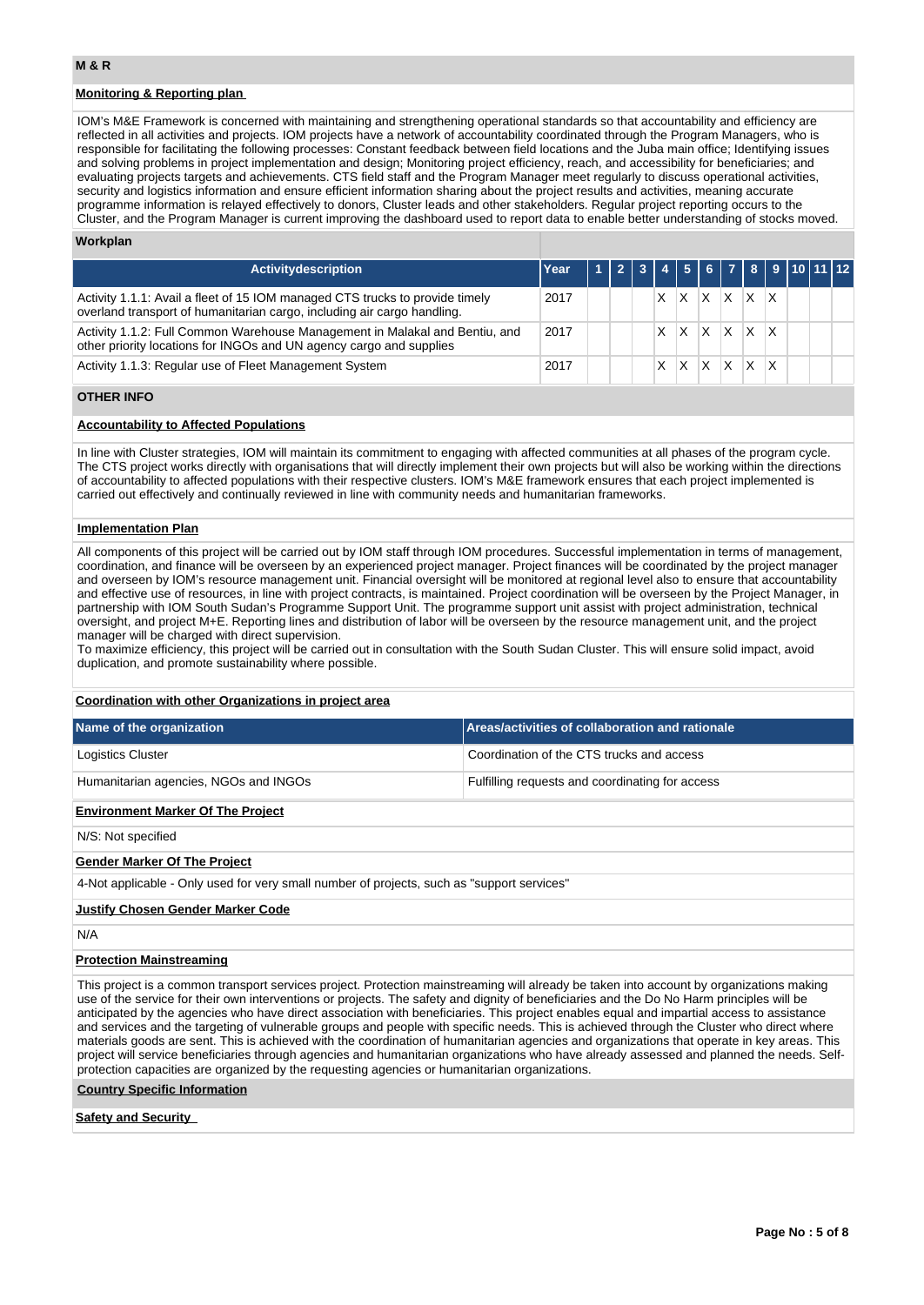Violent conflict remains a concern for all humanitarian project implementation in South Sudan, including fighting between non-state actors and SPLA as well as inter-communal violence. These factors present a constant threat to the security of staff, including drivers of CTS trucks, and for assets. To mitigate these risks, IOM is a member of the UN Department of Safety and Security (UNDSS) which includes local field structures as well as tailored protocols for South Sudan, and oversight at the country level by the Security Management Team. IOM is a permanent member of the SMT which provides recommendations and consultation on security policy and criteria in coordination with the designated security representative of the SRSG, and the UN in New York. Staff in the field undergo a series of security trainings and are properly equipped with personal protective equipment and communication devices. While our operations require staff to often enter into insecure areas, IOM does its best to ensure that all staff have the proper knowledge, training and equipment to ensure their safety. IOM follows UNDSS protocols for including security clearance and convoy travel for vehicles and responds immediately when alerted to emerging threats to best ensure staff and asset security.

### **Access**

Humanitarian access is not possible to all areas targeted by this project at all times, due to the continued conflict. In order to address sporadic incidents of insecurity, a comprehensive and flexible security strategy is in place and provides for a tailored response to insecure conditions. The CTS project will also closely align with the Logistics Cluster and Civil/Military personnel with OCHA for the use of UNMISS force protection when required/as necessary.

## **BUDGET**

| Code          | <b>Budget Line Description</b>                                                                                                                                                                                                                                     |   | D / S Quantity | Unit<br>cost            | <b>Duration</b><br>Recurran<br>ce | $\%$<br>charged<br>to CHF | <b>Total Cost</b> |
|---------------|--------------------------------------------------------------------------------------------------------------------------------------------------------------------------------------------------------------------------------------------------------------------|---|----------------|-------------------------|-----------------------------------|---------------------------|-------------------|
|               | <b>Staff and Other Personnel Costs</b>                                                                                                                                                                                                                             |   |                |                         |                                   |                           |                   |
| 1.1           | Logistics Officer                                                                                                                                                                                                                                                  | D | 2 <sup>1</sup> | 16,00<br>0.00           | 6                                 | 40.00                     | 76,800.00         |
|               | International P3 x 2. Juba and Malakal based with travel.                                                                                                                                                                                                          |   |                |                         |                                   |                           |                   |
| 1.2           | <b>Warehouse Officer</b>                                                                                                                                                                                                                                           | D |                | $1 \mid 12,00$<br>0.00  | 6                                 | 40.00                     | 28,800.00         |
|               | International staff equivalent P2 x 1. Juba based with travel.                                                                                                                                                                                                     |   |                |                         |                                   |                           |                   |
| 1.3           | International support staff                                                                                                                                                                                                                                        | D |                | $12 \mid 16,00$<br>0.00 | 6                                 | 5.00                      | 57,600.00         |
|               | 12 internationals consisting of Programme support staff, logistics, HR, IT, Management, Operations in Juba and sub offices. The<br>budget line covers two full time support staff over this project implementation                                                 |   |                |                         |                                   |                           |                   |
| 1.4           | Logistics Assistant                                                                                                                                                                                                                                                | D |                | $4 \mid 2,600$<br>.00   | 6                                 | 40.00                     | 24,960.00         |
|               | National staff G5 x 4 staff. Based in Upper Nile, Juba, Rumbek, Bentiu.                                                                                                                                                                                            |   |                |                         |                                   |                           |                   |
| 1.5           | Warehouse Assistant                                                                                                                                                                                                                                                | D |                | $1 \ 2,600$<br>.00      | 6                                 | 100.00                    | 15,600.00         |
|               | National staff G5 x 1 staff. Based in Upper Nile                                                                                                                                                                                                                   |   |                |                         |                                   |                           |                   |
| 1.6           | Support staff                                                                                                                                                                                                                                                      | D |                | 18 2,600<br>.00         | 6                                 | 10.00                     | 28,080.00         |
|               | National staff G4 x 18 staff. This budget line reflects the number of national support staff tied to the mission. This budget line will<br>cover 18 support staff at 10% over the implementation of this project. Based across Upper Nile, Rumbek, Bor and Bentiu. |   |                |                         |                                   |                           |                   |
|               | <b>Section Total</b>                                                                                                                                                                                                                                               |   |                |                         |                                   |                           | 231,840.00        |
|               | Supplies, Commodities, Materials                                                                                                                                                                                                                                   |   |                |                         |                                   |                           |                   |
| 2.1           | Spare parts and tools                                                                                                                                                                                                                                              | D |                | 1 58,16<br>6.36         | 1                                 | 100.00                    | 58,166.36         |
|               | Lump sum for spare parts for heavy duty trucks and tools for essential repairs and maintenance for 15 trucks over 6 months,<br>projected expenses are based on historical expenses.                                                                                |   |                |                         |                                   |                           |                   |
| $2.2\,$       | Truck running costs                                                                                                                                                                                                                                                | D |                | $15$ 200.0<br>0         | 112                               | 100.00                    | 336,000.00        |
|               | Daily rate for running costs for 15 heavy duty trucks over 6 months - insurance, drivers (non-staff), fuel and maintenance, and<br>cost of outsourcing drivers where necessary.                                                                                    |   |                |                         |                                   |                           |                   |
|               | <b>Section Total</b>                                                                                                                                                                                                                                               |   |                |                         |                                   |                           | 394,166.36        |
|               | <b>Contractual Services</b>                                                                                                                                                                                                                                        |   |                |                         |                                   |                           |                   |
| 4.1           | Handling-Loading/offloading cargo trucks to planes / MSUs<br>set-up                                                                                                                                                                                                | D |                | 30 14.00                | 112                               | 100.00                    | 47,040.00         |
|               | Labor days per person, 30 x 180 daily sums for loading/offloading at Rub Halls and project destinations as per locations and MSU<br>set-up (Malakal, Bentiu, Bor).                                                                                                 |   |                |                         |                                   |                           |                   |
|               | <b>Section Total</b>                                                                                                                                                                                                                                               |   |                |                         |                                   |                           | 47,040.00         |
| <b>Travel</b> |                                                                                                                                                                                                                                                                    |   |                |                         |                                   |                           |                   |
| 5.1           | <b>Ticket</b>                                                                                                                                                                                                                                                      | D |                | 4 550.0<br>0            | 6                                 | 100.00                    | 13,200.00         |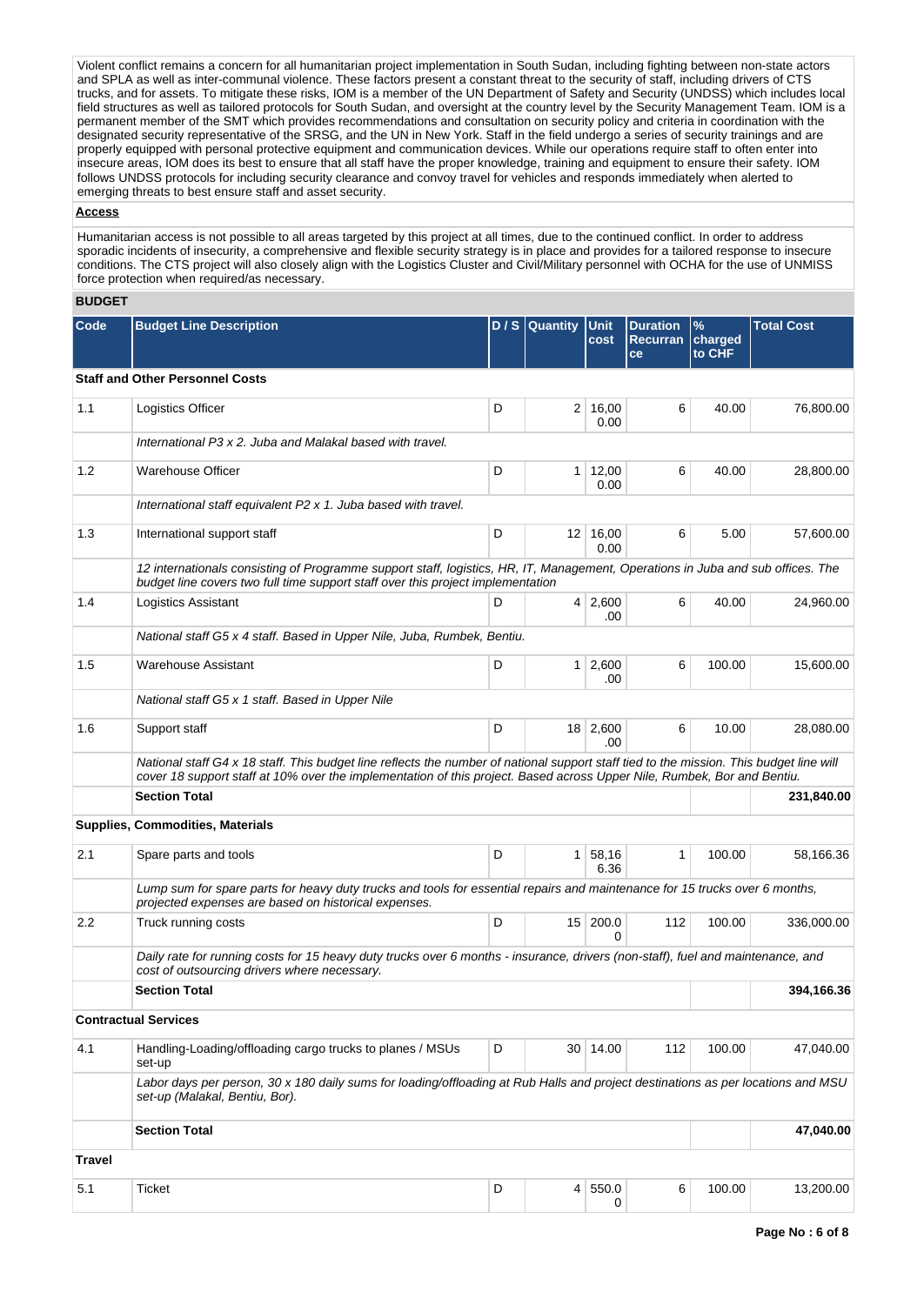|                   | Domestic - estimated number of trips based on previous experience and projected estimates. Based on UNHAS flight costs. 12<br>trips for four locations, five days each trip over six months. Each return is \$550 USD per trip.                                                                                                          |   |                |                      |    |        |            |
|-------------------|------------------------------------------------------------------------------------------------------------------------------------------------------------------------------------------------------------------------------------------------------------------------------------------------------------------------------------------|---|----------------|----------------------|----|--------|------------|
| 5.2               | <b>DSA</b>                                                                                                                                                                                                                                                                                                                               | D |                | 5 91.00              | 24 | 100.00 | 10,920.00  |
|                   | Domestic - estimated number of trips based on previous experience and projected estimates. Based on UNHAS flight costs. 12<br>trips for four locations, five days each trip over six months.                                                                                                                                             |   |                |                      |    |        |            |
|                   | <b>Section Total</b>                                                                                                                                                                                                                                                                                                                     |   | 24,120.00      |                      |    |        |            |
|                   | <b>General Operating and Other Direct Costs</b>                                                                                                                                                                                                                                                                                          |   |                |                      |    |        |            |
| 7.1               | Office Rent, Maintenance, Utilities and Other Common Costs                                                                                                                                                                                                                                                                               | s | 1 <sup>1</sup> | 125,0<br>00.00       | 6  | 2.00   | 15,000.00  |
|                   | Shared costs are directly linked to the project implementation, based on a well-justified, reasonable and fair allocation system.<br>Rent, Fuel for vehicles, generator fuel, property and equipment insurance, vehicles insurance, Juba Vehicle Maintenance,<br>UNDSS cost shares. Project only charged 2% of entire costs for mission. |   |                |                      |    |        |            |
| 7.2               | <b>Communication Costs</b>                                                                                                                                                                                                                                                                                                               | s |                | $1 \, 80,00$<br>0.00 | 6  | 2.00   | 9,600.00   |
|                   | Standard communication costs and supplies for use by project staff. This project only charged 2% of yearly cost.                                                                                                                                                                                                                         |   |                |                      |    |        |            |
| 7.3               | Security & Shared Radio Room Costs                                                                                                                                                                                                                                                                                                       | s |                | 1 145,0<br>00.00     | 6  | 2.00   | 17,400.00  |
|                   | Security contract costs and common radio costs, WFP radio room, Warrior Security, charged 2% of entire costs for mission of<br>yearly cost.                                                                                                                                                                                              |   |                |                      |    |        |            |
| 7.4               | <b>Other Office Costs</b>                                                                                                                                                                                                                                                                                                                | s |                | $1 \, 40.00$<br>0.00 | 6  | 2.00   | 4,800.00   |
|                   | cleaning, water, electricity, UNMISS stress counseling, water, sewage, garbage. Project charge 2% of costs                                                                                                                                                                                                                               |   |                |                      |    |        |            |
|                   | <b>Section Total</b>                                                                                                                                                                                                                                                                                                                     |   |                |                      |    |        | 46,800.00  |
| <b>SubTotal</b>   |                                                                                                                                                                                                                                                                                                                                          |   | 97.00          |                      |    |        | 743,966.36 |
| Direct            |                                                                                                                                                                                                                                                                                                                                          |   |                |                      |    |        | 697,166.36 |
| Support           |                                                                                                                                                                                                                                                                                                                                          |   |                |                      |    |        | 46,800.00  |
| <b>PSC Cost</b>   |                                                                                                                                                                                                                                                                                                                                          |   |                |                      |    |        |            |
|                   | <b>PSC Cost Percent</b>                                                                                                                                                                                                                                                                                                                  |   |                |                      |    |        | 7.00       |
| <b>PSC Amount</b> |                                                                                                                                                                                                                                                                                                                                          |   |                |                      |    |        | 52,077.65  |
| <b>Total Cost</b> |                                                                                                                                                                                                                                                                                                                                          |   |                |                      |    |        | 796,044.01 |

**Project Locations**

| <b>Location</b> | <b>Estimated</b><br>percentage<br>of budget<br>for each<br><b>location</b> | <b>Estimated number of beneficiaries</b><br>for each location |                |  |                         |  | <b>Activity Name</b>                                                                                                                                                                                                                                                                                                                                                                         |
|-----------------|----------------------------------------------------------------------------|---------------------------------------------------------------|----------------|--|-------------------------|--|----------------------------------------------------------------------------------------------------------------------------------------------------------------------------------------------------------------------------------------------------------------------------------------------------------------------------------------------------------------------------------------------|
|                 |                                                                            | <b>Men</b>                                                    | Women          |  | <b>Boys Girls Total</b> |  |                                                                                                                                                                                                                                                                                                                                                                                              |
| Jonglei         | 10                                                                         | $\overline{2}$                                                | $\overline{2}$ |  |                         |  | 4 Activity 1.1.1 : Avail a fleet of 15 IOM managed<br>CTS trucks to provide timely overland transport<br>of humanitarian cargo, including air cargo<br>handling.<br>Activity 1.1.3 : Regular use of Fleet Management<br>System                                                                                                                                                               |
| Lakes           | 20                                                                         | $\overline{7}$                                                | 8              |  |                         |  | 15 Activity 1.1.1 : Avail a fleet of 15 IOM managed<br>CTS trucks to provide timely overland transport<br>of humanitarian cargo, including air cargo<br>handling.<br>Activity 1.1.3 : Regular use of Fleet Management<br>System                                                                                                                                                              |
| Unity           | 28                                                                         | 12                                                            | 12             |  |                         |  | 24 Activity 1.1.1 : Avail a fleet of 15 IOM managed<br>CTS trucks to provide timely overland transport<br>of humanitarian cargo, including air cargo<br>handling.<br>Activity 1.1.2 : Full Common Warehouse<br>Management in Malakal and Bentiu, and other<br>priority locations for INGOs and UN agency<br>cargo and supplies<br>Activity 1.1.3 : Regular use of Fleet Management<br>System |